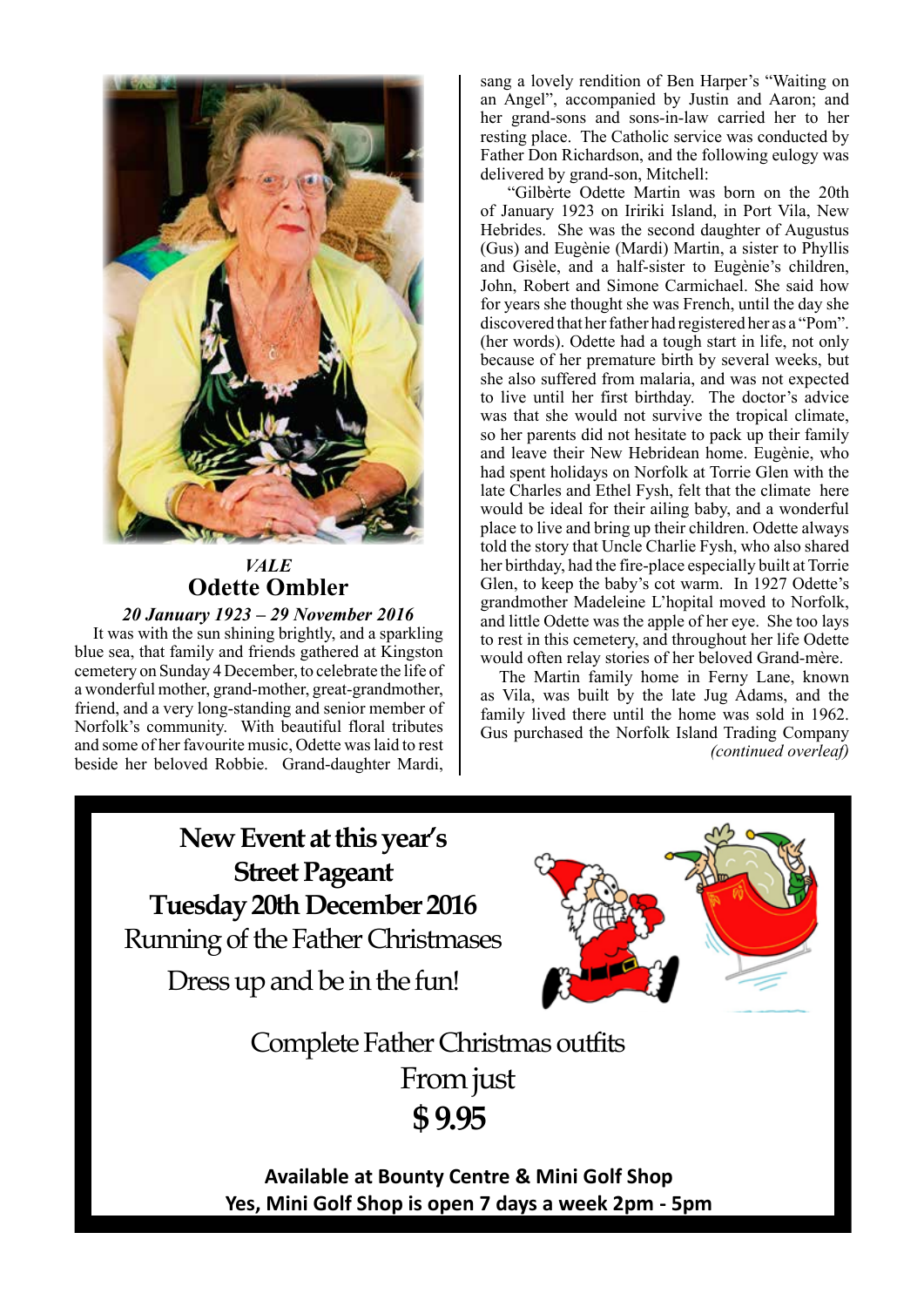#### *Odette Ombler - continued*

in 1927, and later commissioned a new shop to be built in front of the original. Part of that building still stands today and is known as The Bounty Centre. The family all did their share by helping their Dad in the store, and he instilled in them a high work ethic that remained with them all, throughout their lives. Odette was a highly skilled rider, with saddle or bareback, who loved her horses and often bemoaned the fact that it was her job to ride out to deliver the monthly accounts to the debtors. She spoke of how she would often see a curtain twitch as they saw her approaching, and by the time she got to the door, the house would be quiet, and nobody home! She did however make a lot of friends, and knew everyone on the island.

Odette was educated at several different private schools during her early school years, and later at the Norfolk Island Central School. She loved the outdoors, and had a happy and healthy life growing up on an island, with the freedom to roam and explore. She travelled unaccompanied on the Morinda at the age of 14 to attend boarding school in Sydney, and was met at the wharf by two nuns in a taxi. She had never seen a nun before and she remembered that she sat in the back between the two of them on the journey to the Marist Sisters college. She had some fond memories of her time there, but missed her family and her island home. She remained there for one year before returning to Norfolk, as her mother was suffering ill health. Odette often took care of her nieces, nephews and extended family, and formed a wonderful bond with them as their "Tantine".

During the war years, the family moved to Sydney where they all lived together and worked. Odette always loved to relay some of her happier stories from that time. Like a lot of young people during that era, they made the best of a difficult situation, and still managed to party and have some wonderful times.

On their return to Norfolk towards the end of the war, Odette met the love of her life, Robbie Ombler who was stationed at the Royal New Zealand Air Force camp at "Redleaf". At the time of their meeting, Odette was romantically involved with one of the officers, and while they were enjoying a dance one night, he said to her "Have you met Robbie the pianist"? He obligingly introduced them and the rest is history. Odette and Robbie married in August 1949, at the Martin family home, because for many years, their enclosed front verandah served as the Catholic Church. Odette told her kids many times, how when she was growing up she had adamantly told her sisters "there is no way I will ever marry a Kiwi". So much for her well-laid plans, because she and Rob remained in-love, happy and devoted to one another until his sudden death in 1985.

After their marriage, they returned to New Zealand where Robbie managed an 800-acre government property in the Nelson area, farming tobacco, cattle and sheep. They led a happy life there in the early days of their marriage, and after the birth of their first daughter Michèle, they made the decision to return to Norfolk. Initially Robbie took up employment with his

father-in-law, Gus Martin. The family grew with the arrival of another three daughters, Simone, Jacqueline (Jackie) and Gisèle (Gigi), and by the late 1950s Odette and Robbie were the owners/operators of "Redleaf" Guest House. They also managed the airline catering for Qantas and TEAL, which they originally operated from their home kitchen.

In 1969 the family left Norfolk to work and travel. Robbie's work took them to some interesting places, including Nauru, Saipan, Guam, American Samoa, Western Samoa, and Niue Island. They also owned and operated their own businesses on the Gold Coast and in Townsville. They enjoyed trips to other island nations, the USA, Europe and parts of Asia, often travelling by ship which Odette loved and enjoyed.

Odette was a proud and loving mother to her four daughters, and as the girls married and became parents, she was happy to welcome four sons-in-law, Peter, Ian, Craig and Brian who she loved. Sadly, Ian passed away in 2001. She adored her 8 grandsons, Mark, Aaron, Justin, Michael, Robbie, Thomas, William and Mitchell; her only grand-daughter Madeleine (or Mardi), as well as two step grand-children, Chris and Beth. She mourned the loss of baby William in 1994.

In recent years Dettie became grandmother-in-law to Marivic, Danielle, Maara, Katrina and Stewart, and was so happy to welcome 11 great grand-children into the family: Johnnie, Hannah, Jake, Ruby, Odette, Saria, Mason, Matilda, Eli, Abigail and Ryan. She took great delight in their company, and treasured any time she got to spend with them. They all brought her much happiness with their visits in recent times.

Det was proud of each and every one of her family, and she was adored in return. Her honest, unfiltered and no nonsense approach often caused hilarity among the family, and no-one was ever left in any doubt as to where they stood. Occasionally when someone had done something particularly pleasing to her, they would proudly boast to the others "I am at the top of Det's popularity pole", to which someone would usually reply, "well don't get too comfortable, because you're bound to hit the bottom before you know it". Some of Det's words and phrases are now set in concrete in the family history pages, and these are a few of the family faves:

 Poori, Plurry, Shickered, To Each His Own, You People (when everyone else was to blame) Well! - I thought you'd left the Island, I'm not senile yet, We've all been through it (referring to some-one else's situation) and this pearler – I'm not bloody stupid you know.

Odette was hard-working, honest, and a true friend. She was a wonderful correspondent, and she excelled in cooking, gardening, and producing beautiful hand knitting and crochet. Every family member, and many of her friends have been given a special blanket, crocheted by her. She took much pleasure in giving, and loved nothing more than to cook something and deliver it to anyone in need, especially her family and friends. She had a very strong faith and it carried her throughout her life.